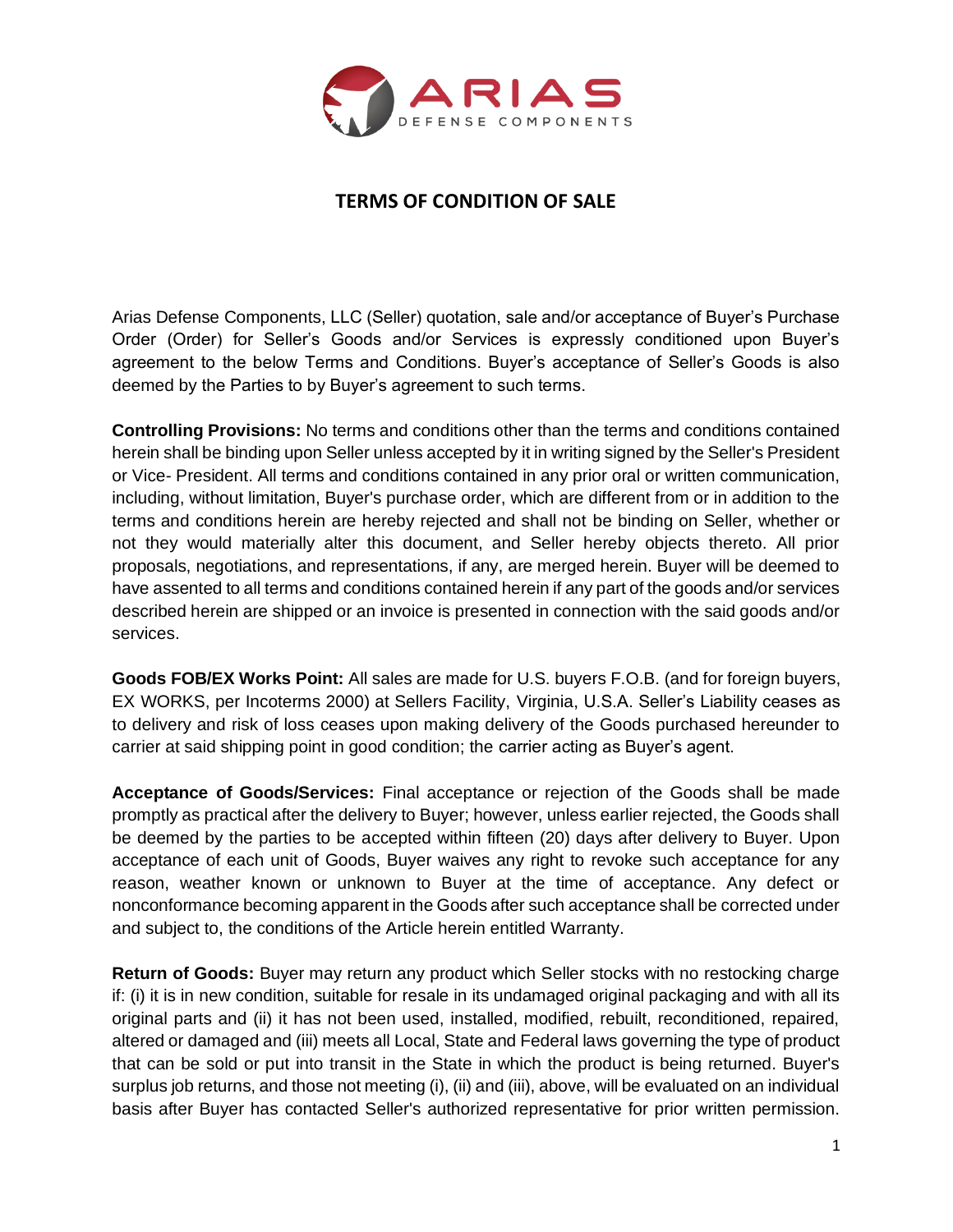

Special orders or non-stock items may be returned if the manufacturer will accept the return. Except for items Seller stocks which meet (i), (ii) and (iii), above, credit memoranda issued for authorized returns shall be subject to the following deductions: (a) cost of putting items in salable condition; (b) transportation charges, if not prepaid; and (c) handling and restocking charges.

**Cancellation or Stop-Work Orders:** Cancellations of an Order may be accepted with the specified written approval of the Seller and shall be subject to cancellation charges with will include all expenditures made and committed for the Order with a reasonable allowance for prorated overhead expenses, profit and cost for preparing, submitting and negotiation of Seller's termination claim.

**Terms:** Buyer agrees to pay for the products according to the Seller's payment terms as agreed to by the parties per transaction. In the event Buyer fails to make any payment to Seller when due, Buyer's entire account(s) with Seller shall become immediately due and payable without notice or demand. All past due amounts shall bear interest at a rate of 1.25% per month or 15% per year. The prices for the Products shall be provided for in Seller's invoices and statements of accounts.

**Collection/Payment Disputes:** Should Seller initiate collection (in court or otherwise) against the Buyer by reason of Buyers failure to make payment in accordance with Seller's payment terms or other disputed contract interpretation, then the prevailing Party in such action shall be paid all costs (including its reasonable attorney fees) actually incurred in connection with such action, or any appeal therefrom, from the other party regardless of any otherwise applicable court schedule used in connection with the determination thereof. In any such action the laws of the State of Virginia, U.S.A. shall apply, except for its internal conflict of laws provision.

**Reserve of Right of Ownership:** All merchandise, whether present and future, sold by the Seller to the Buyer shall remain the sole property of the Seller until all sums due to the Seller whether invoiced or not have been fully paid, the whole including interests and costs.

**Warranty:** (a) Seller warrants all Goods to be furnished under an Order to be free from defects due to faulty workmanship or material for the period of twelve months from the date of delivery to the buyer.

(b) Seller neither expressly nor impliedly warrants against defects in design, workmanship and materials of parts or materials supplied by others and utilized by the seller in such Goods. Seller shall give the Buyer (insofar as it is assignable) the benefits of any express written warranties given to seller by such manufacturer or other vendors. Seller shall have no obligation to process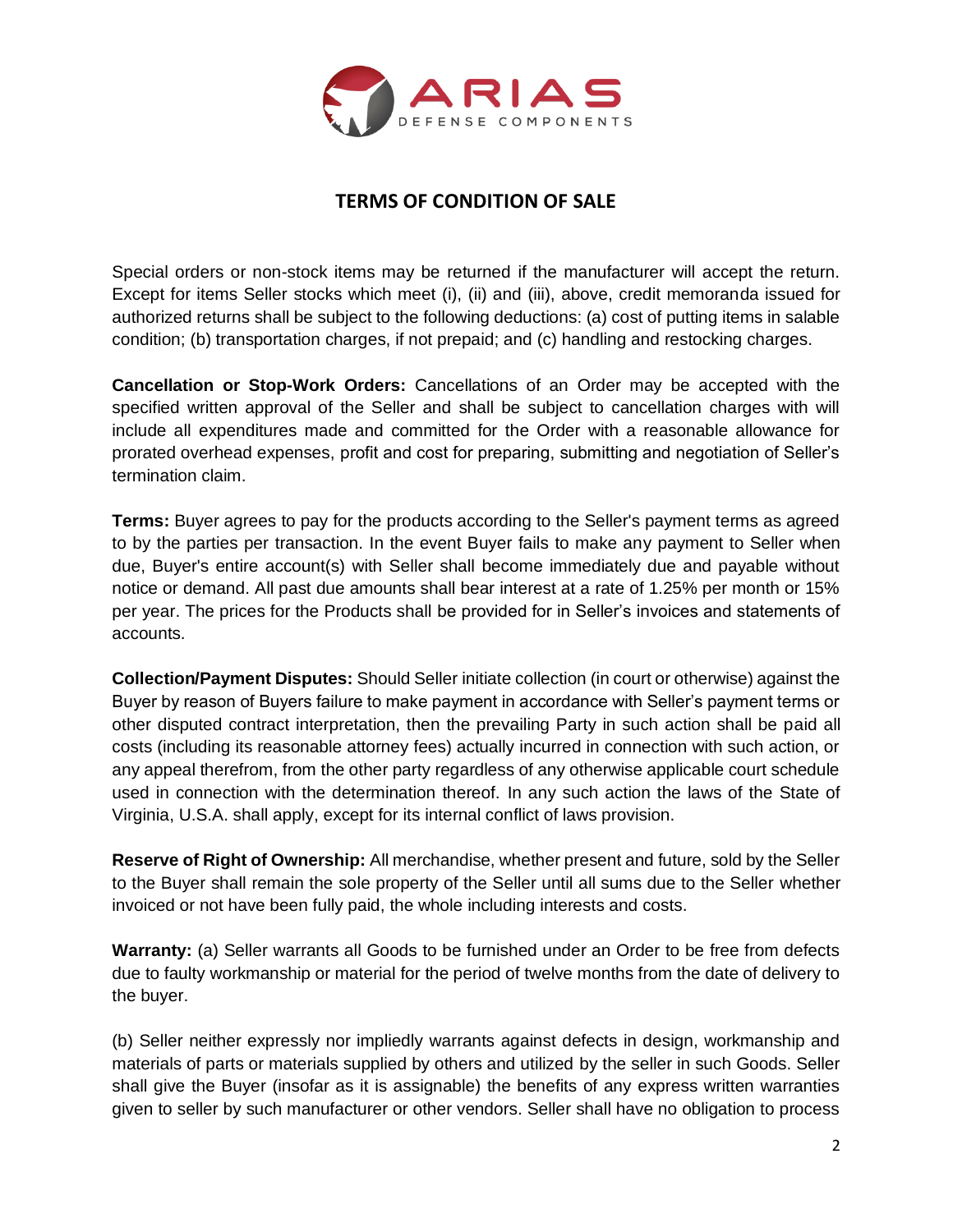

any warranty claim against such manufacturer and supplier for the benefit of the Buyer.

(c) Seller neither expressly nor impliedly warrants, or makes any representation whatsoever, as to service life of such Goods since conditions of usage and experienced service life are neither within the control of nor knowledge of Seller.

(d) This warranty will apply only on the condition that: (1) Buyer delivers written notice of its claim under this clause to seller within such

warranty period, but not later than fifteen (15) days after discovery of the defect which is the basis for its claim; (2) Buyer delivers such goods to Seller at its plant, FOB or EX WORKS, as applicable, to Chantilly, VA, USA within thirty (30) days after such written notice; (3) Seller determines (in its sole discretion) that such goods are defective and have not been subject to accident, abuse or misuse, and have been operated and maintained in accordance with the manufacturer's recommendations and specifications; and (4) The goods have not been the subject of a replication (i.e., reverse engineering) program, either formal or informal, sponsored or supported by the U.S. Government or any other entity.

(e) The obligations and liabilities of Seller under this Warranty are expressly limited to the replacement or the repair by Seller of such Goods, and shall not include any removal, disassembly, failure analyzing fault isolation, inspection, retrofit or reinstallation costs incident to such correction or replacement.

(f) Buyer may effect warranty repairs of the Goods at its facility only with the Seller's prior written approval. Seller will reimburse Buyer for such repair at labor rates to be mutually agreed upon, but not exceeding Seller's own rates.

(g) THE WARRANTY PROVIDED IN THIS ARTICLE 14, AND THE OBLIGATIONS AND LIABILITIES OF SELLER AND THE RIGHTS AND REMIDIES OF BUYER HEREUNDER, ARE EXCLUSIVE AND IN SUBSTITUTION FOR, AND SELLER HEREBY DISCLAIMS, AND BUYER HEREBY WAIVES, ALL WARRANTIES AND LIABILITIESOF SELL AND ALLCLAIMS AND REMIDIES OF THE BUYER, EXPRESS OR IMPLIED, ARISING BY LAW OR OTHERWISE, WITH RESPECT TO ANY DEFECT IN ANY GOODS, INCLUDING WITHOUT LIMITATION, ANY (A) IMPLIED WARRANTY OF MERCHANTABILITY OR FITNESS FOR USE OR FOR A PARTICULAR PURPOSE, (B) ANY IMPLIED WARRANTY ARISING FROM COURSE OF DEALING OR PERFORMANCE OR USAGE OF TRADE, (C) RECOVERY BASED UPON TORT, WHETHER OR NOT ARISING FROM SELLER'S NEGLIGENCE, AND (D) ANY RECOVERY BASED UPON DAMAGED PROPERTY, OR OTHERWISE BASED UPON LOSS OF USE OR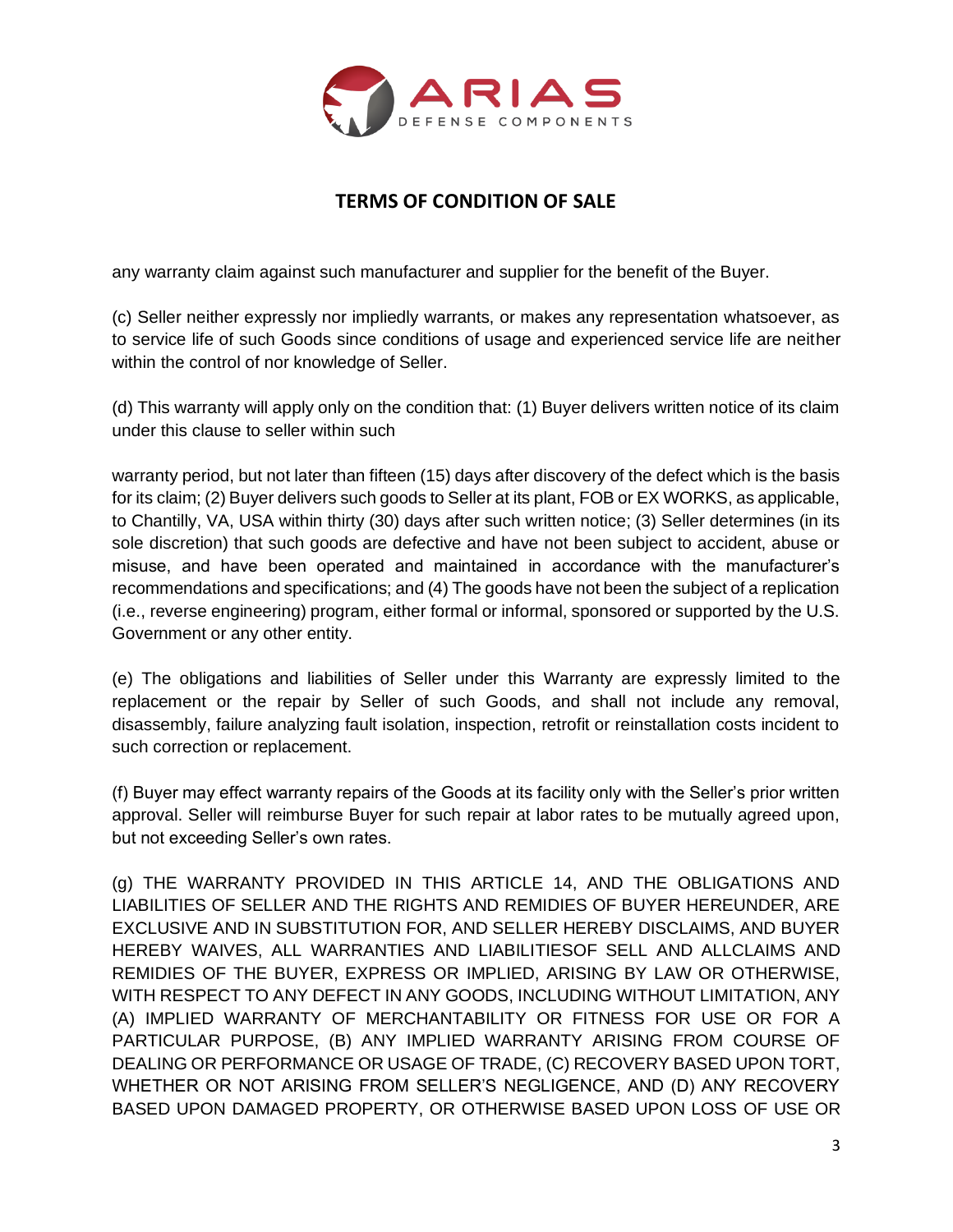

PROFIT OR OTHER INCIDENTAL OR CONSEQUENTIAL DAMAGES. THIS WARRANTY SHALL NOT BE EXTENDED, ALTERED OR VARIED EXCEPT BY A WRITTEN INSTRUMENT SIGNED BY SELLER AND BUYER. IN THE EVENT THAT AN PROVISIONS HEREOF SHOULD FOR ANY REASON BE HELD INEFFECTIVE, THE REMAINDER OF THIS WARRANTY SHALL REMAIN IN FULL FORCE AND EFFECT.

**Export and Import Compliance:** Buyer and Seller (hereafter also known collectively as "Parties") shall comply with the laws and regulations of the United States of America (U.S.A.) relating to

exports and foreign transactions, including but not limited to, the International Traffic in Arms Regulations (ITAR) (22 C.F.R. Parts 120-130), the Arms Export Control Act (22 U.S.C. 2778), the Export Administration Regulation (EAR) (15 C.F.R. Parts 730-774) and the Export Administration Act of 1979, as amended (50 U.S.C. 2401 et. Seq.). In particular, the Parties shall not disclose any technical data nor deliver, export, re-export or re-transfer any Goods out of the U.S.A., or to foreign persons or entities within or outside the U.S.A., without the proper written authorization and/or licenses from the U.S. Government. Buyer hereby indemnifies and agrees to hold Seller harmless from any costs, damages, penalties, attorney's fees and similar expenses of Seller due to Buyer's breach (or threatened breach) of such obligation. The parties shall reasonably cooperate with each other in obtaining all required export and import licenses, approvals and/or notifications pursuant to such U.S. laws.

**Taxes and/or Duties:** Buyer shall reimburse the Seller for all taxes, excises or other charges which the Seller may be required to pay to any domestic government (national state or local) upon the sale, production or transportation of the Goods sold hereunder, and for international operations (export sales). Additionally, all taxes, licenses, duties, and governmental exactions by whatever name known which may be levied or assessed on or account of the Goods sold hereunder, or their documents.

**Seller's Extent of Liability:** The Buyer shall at its own expense apply for and obtain any permits and inspections required for the installation and/or use of the products. Seller makes no promise or representation that the products or services will conform to any federal, state or local laws ordinances, regulations, codes or standards, except as particularly specified and agreed upon in writing by an authorized representative of Seller. The Seller's products are not for use in or with any nuclear facility unless specifically so stated by Seller in writing.

Seller shall not be responsible for any losses or damages sustained by the Buyer or any other person as a result of improper installation or misapplication of the products. Buyer shall defend,